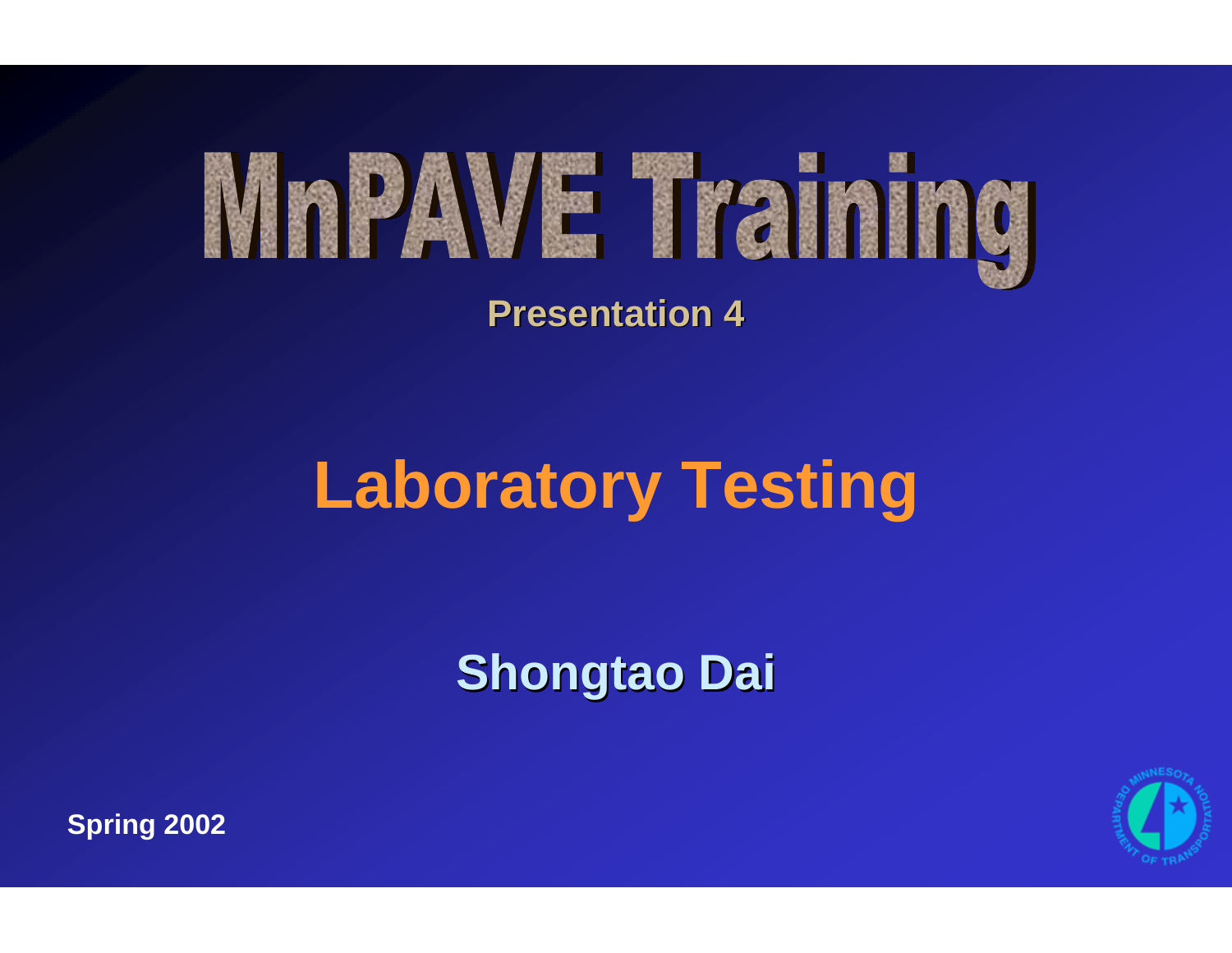## **Outline**

### ■ Resilient modulus of aggregate base and **subgrade soils subgrade soils**

 **Triaxial Triaxial strength testing strength testing** ◆ Allowable stress failure criteria for Class 5 aggregate base

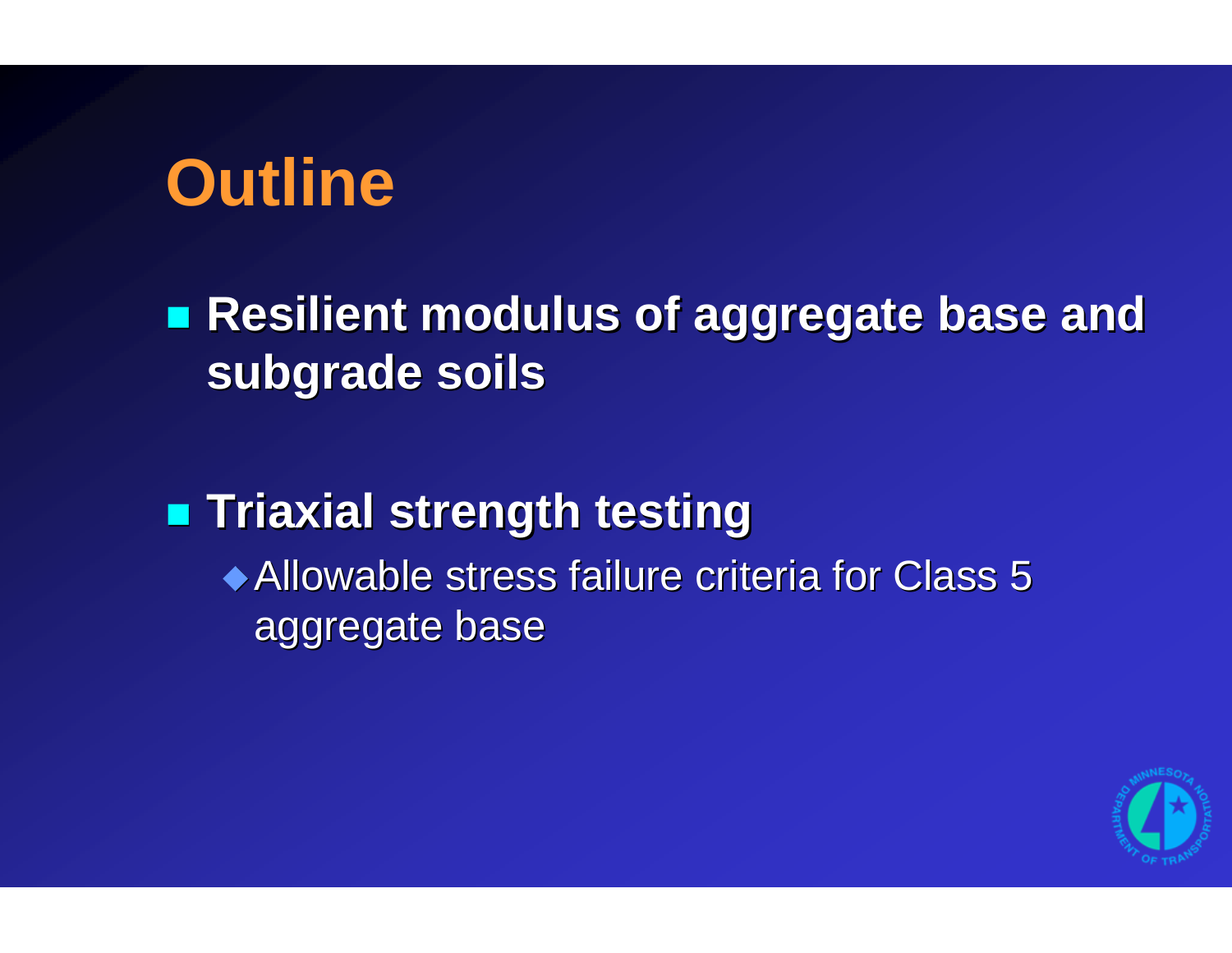# **Definition of Resilient Modulus**

 **Resilient modulus ( Resilient modulus (Mr) is defined as the ) is defined as the ratio of the repeated axial deviator stress ratio of the repeated axial deviator stress (**σ**d) to the recoverable axial strain ( ) to the recoverable axial strain (**ε**a)**

> **Mr<sup>=</sup>**σ**<sup>d</sup> /** <sup>ε</sup>**<sup>r</sup>**

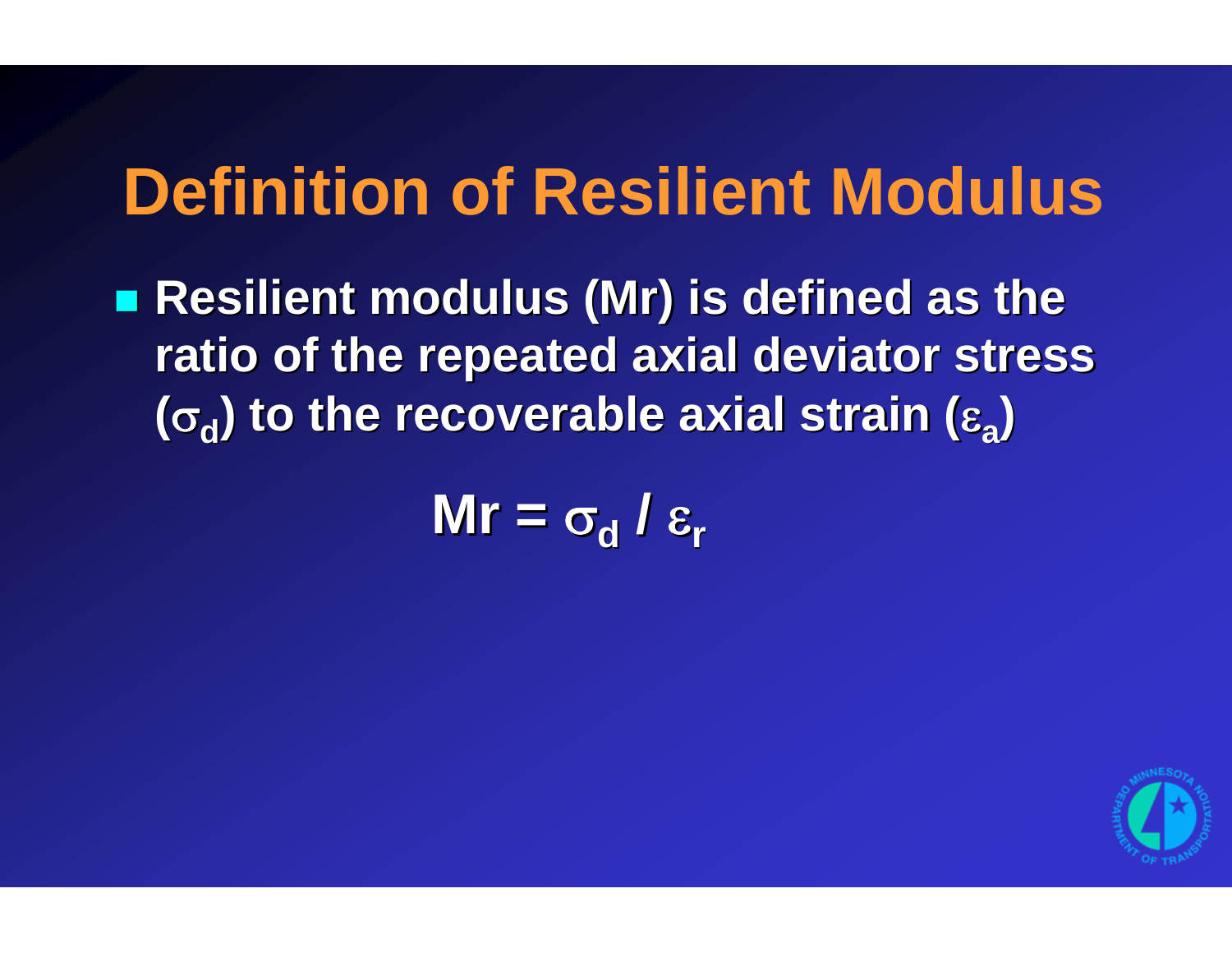

**Deviator stress Deviator stress**

<sup>σ</sup>**d <sup>=</sup>**σ**1-** <sup>σ</sup>**<sup>3</sup>**

**Recoverable strain** 

$$
\varepsilon_{\mathsf{r}} = \Delta \mathsf{L}_{\mathsf{r}} / \mathsf{L}
$$

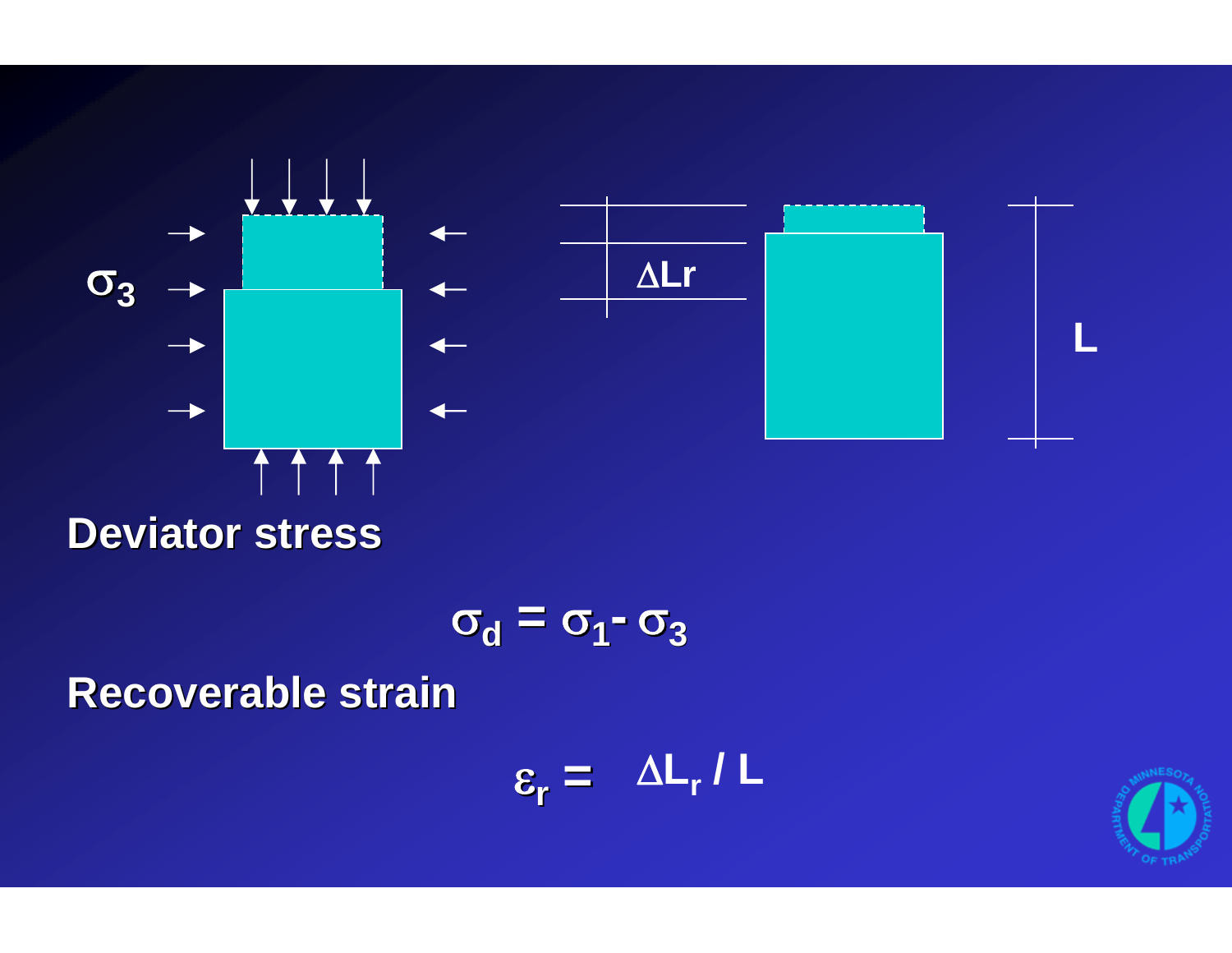#### **Mr test is a dynamic test test is a dynamic test**



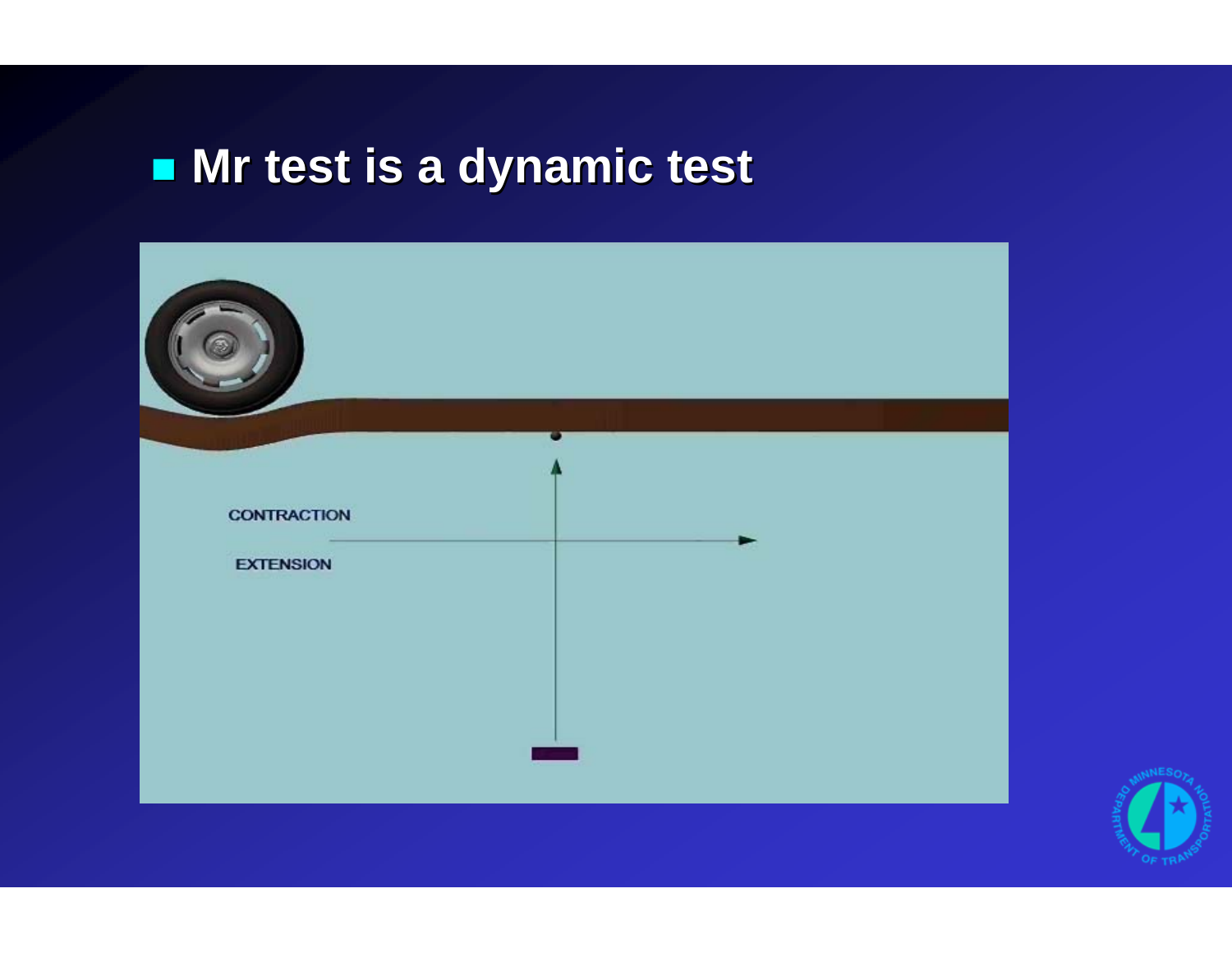**Specimen For aggregate base** ) **Diameter: 6"; Height: 12" Diameter: 6"; Height: 12"** )**Stress hardening for granular materials Stress hardening for granular materials**  $\blacklozenge$  For subgrade soils )**Diameter: 2.8"; Height: 6" Diameter: 2.8"; Height: 6" Laboratory Setup**

)**Stress softening for fine grained materials Stress softening for fine grained materials**

### **Test protocol: LTPP P Test protocol: LTPP P-46**

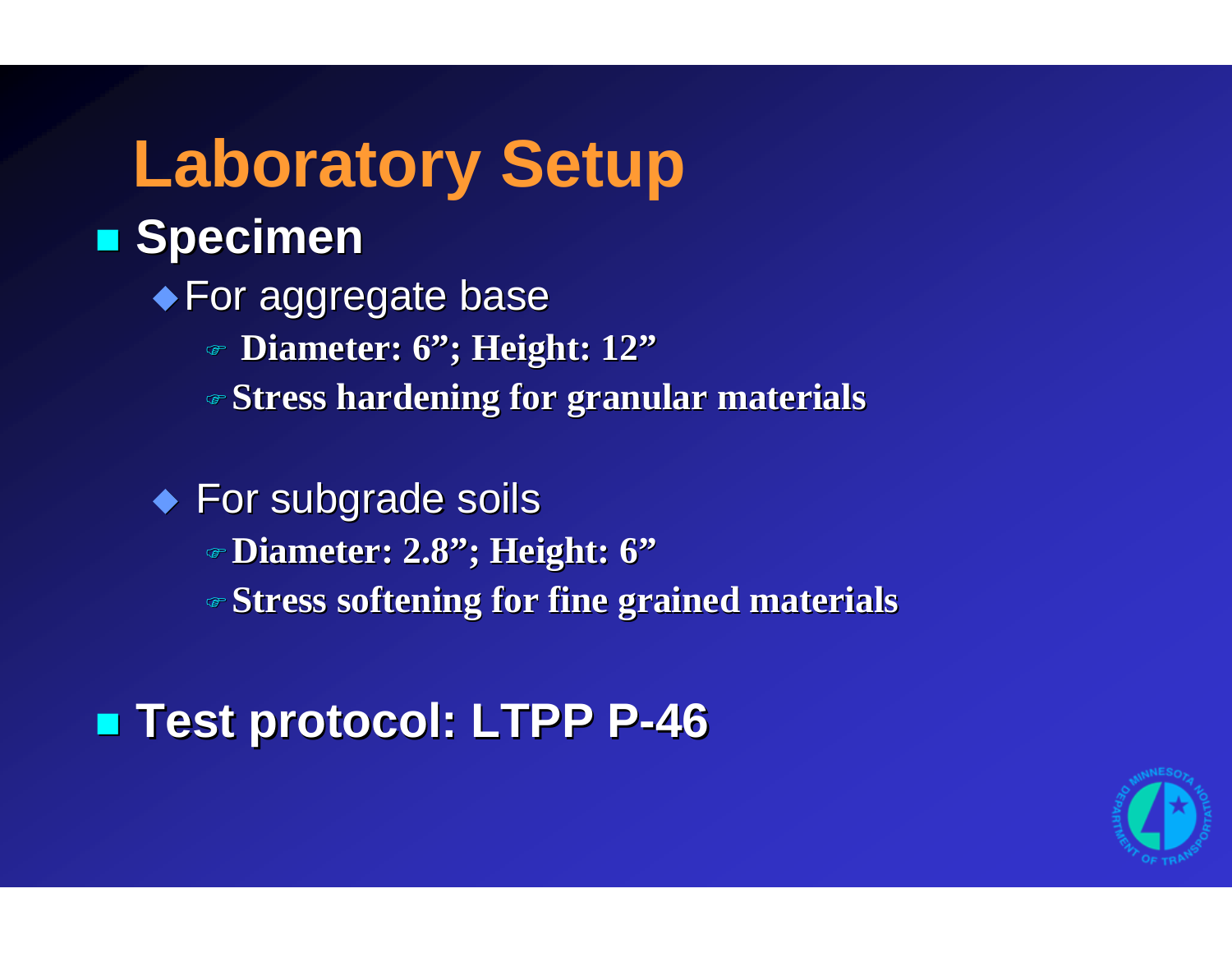

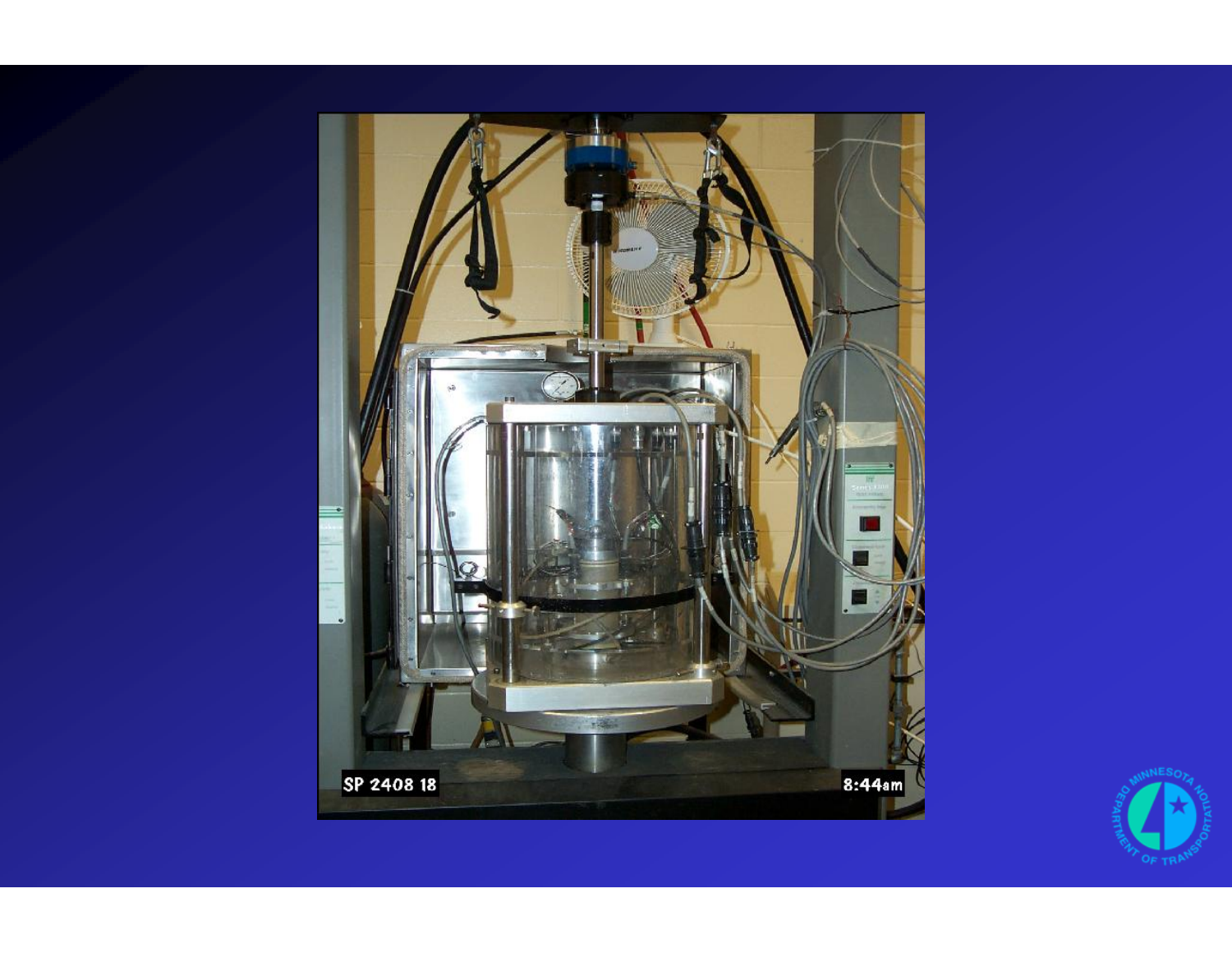

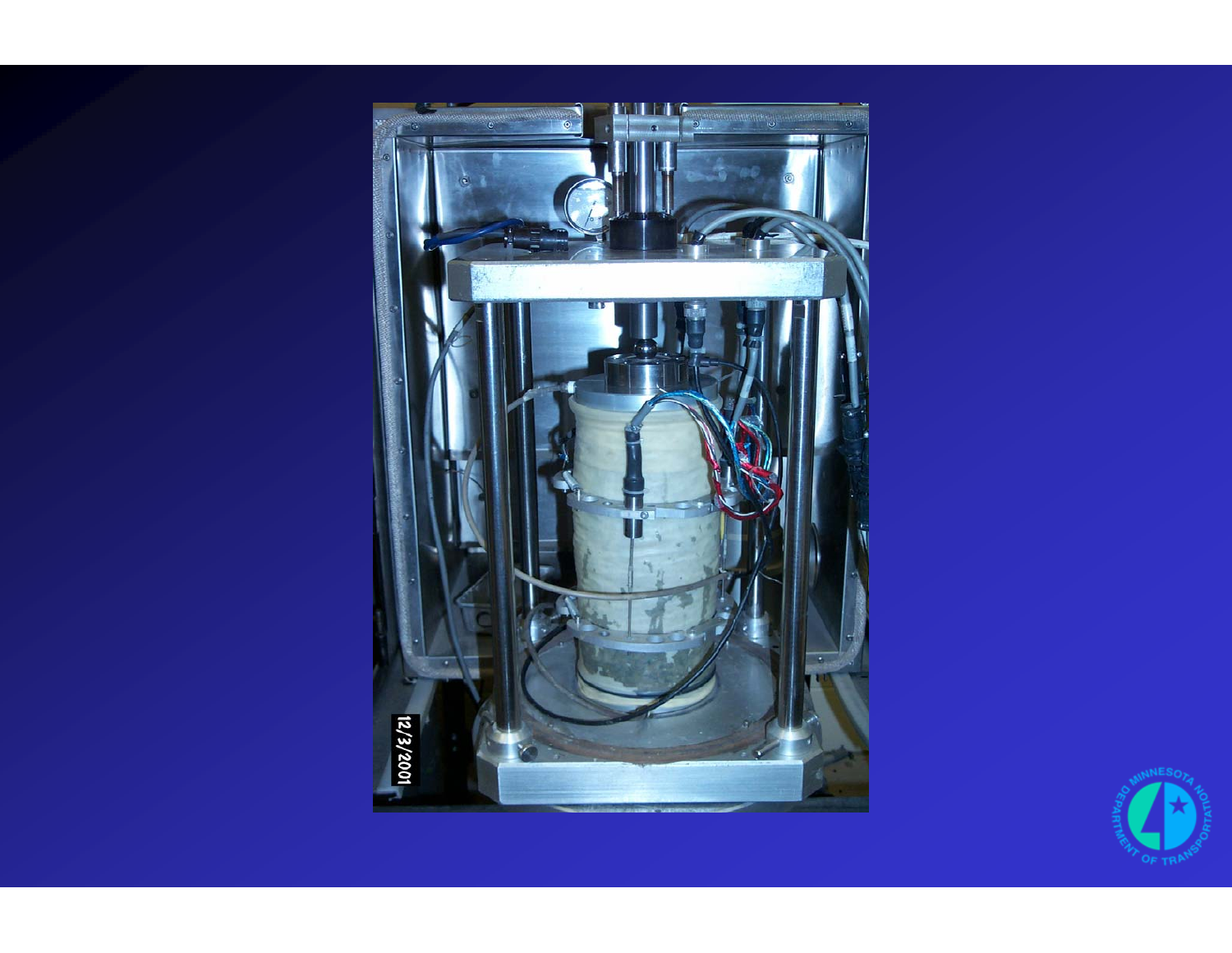## **Typical Results E** Subgrade soils (Clay Loam)

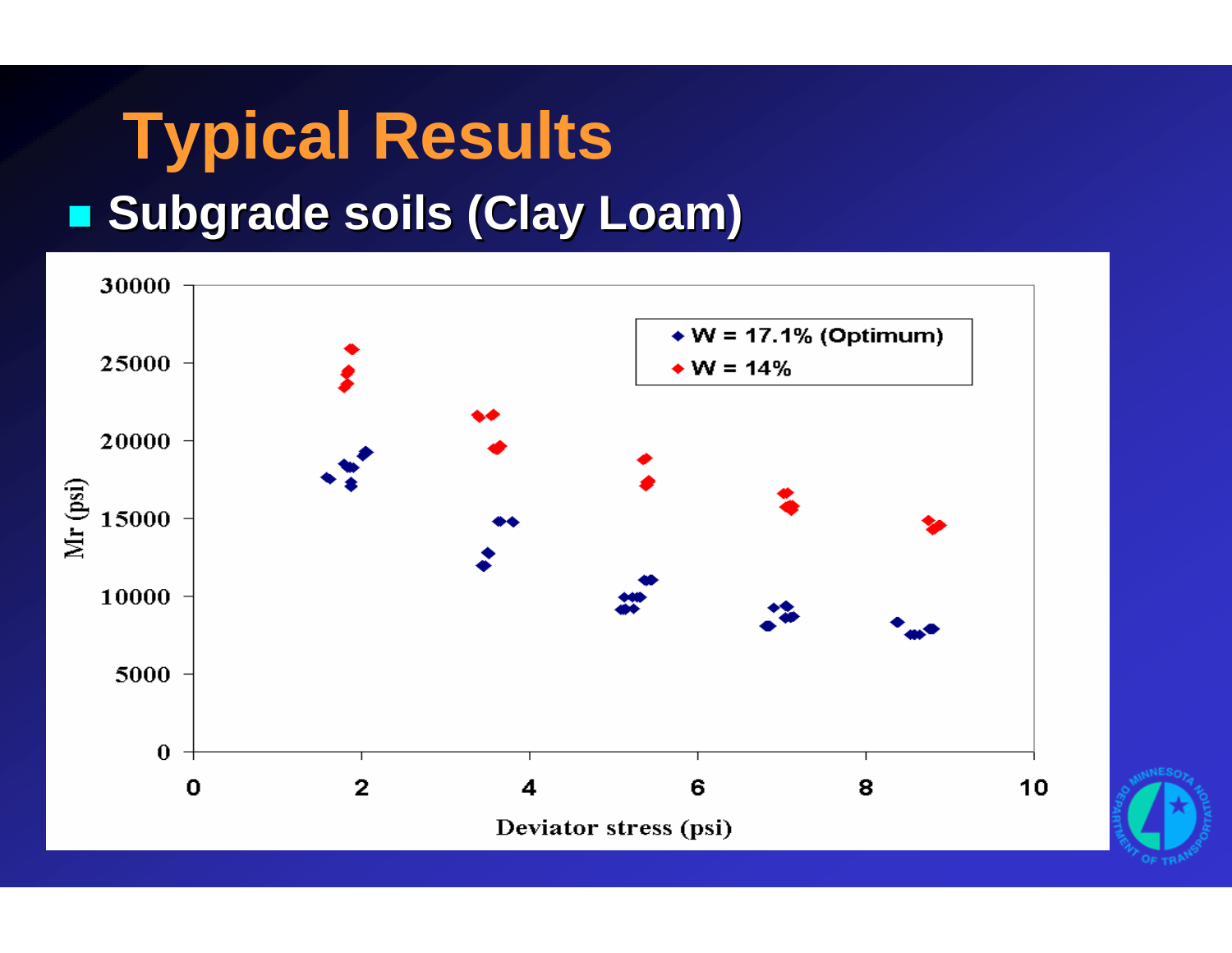#### **Aggregate base Aggregate base**

**Gradation Effects - Class 5**

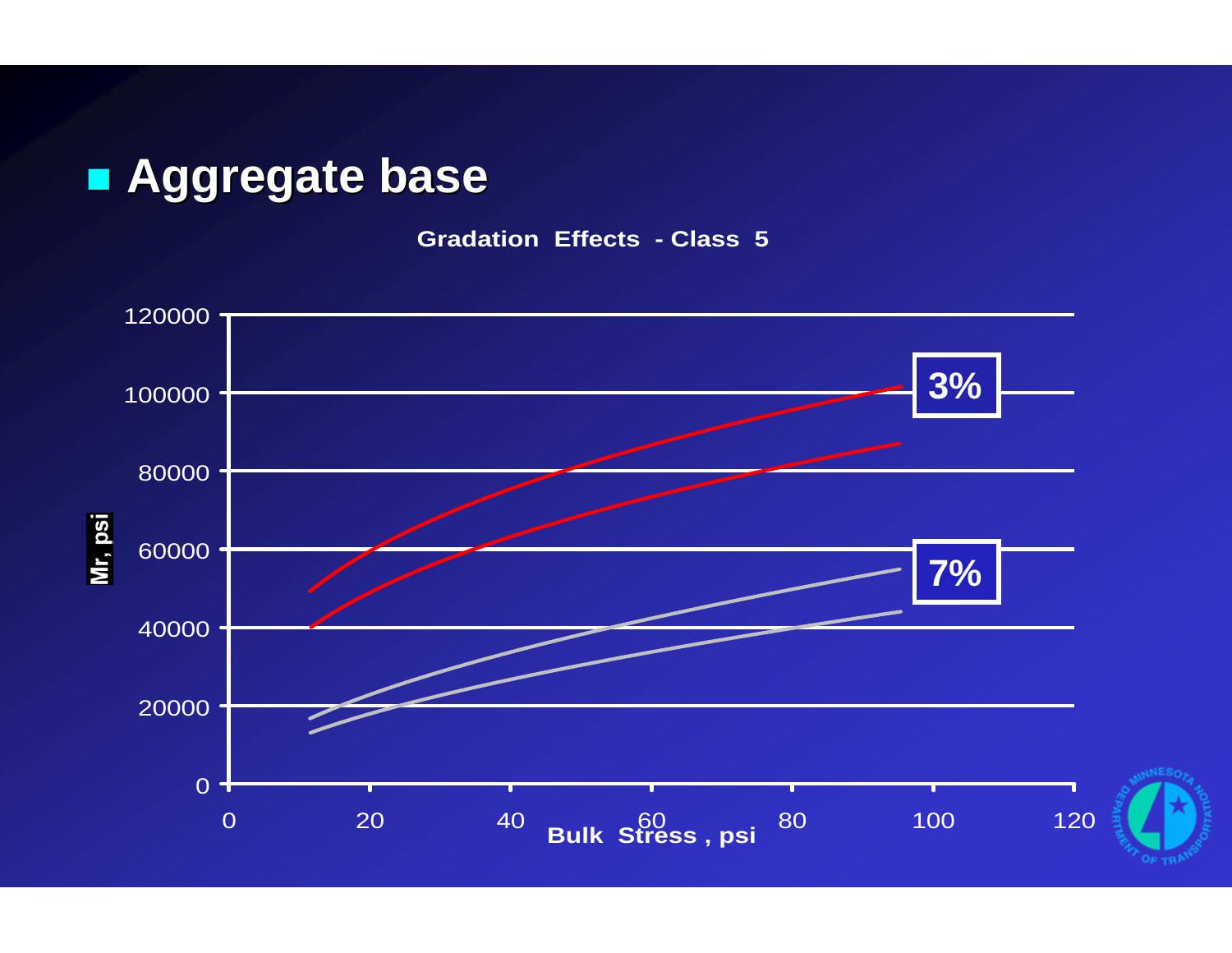## **Triaxial Test** ■ Obtain allowable stress criteria for **aggregate base aggregate base**

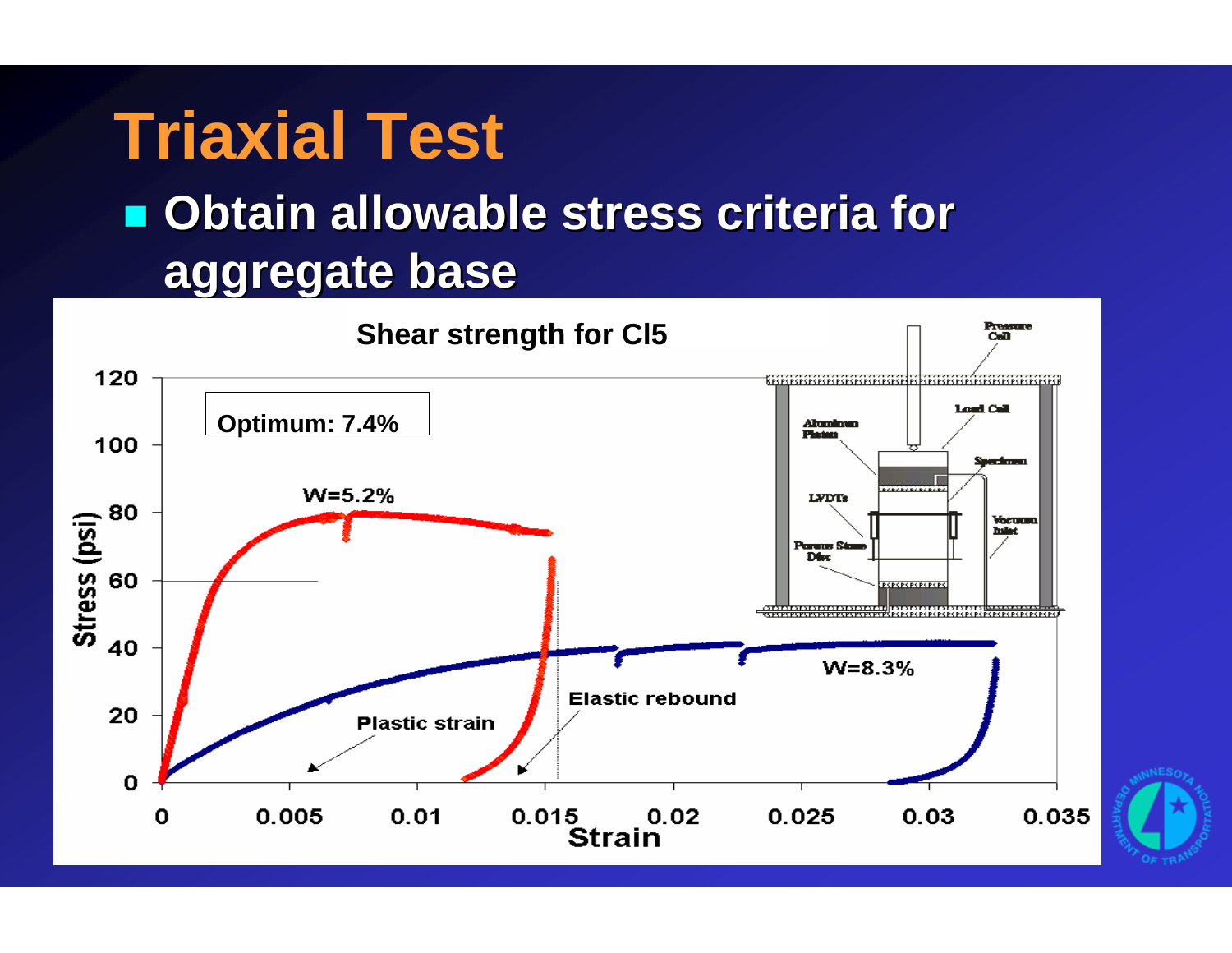$\blacksquare$  **MnPAVE uses 70% of the failure strength**  $\triangle$  Ensure that the aggregate base does not fail.

- $\in$  Currently, Class 5 failure criteria are implemented in **MnPAVE. The criteria are based on test results from MnROAD Class 5 Special. Class 5 Special.**
- )**Additional criteria for other materials will be added. Additional criteria for other materials will be added.**

#### $\blacksquare$  **Minimum HMA thickness**

 $\triangle$ The maximum allowable aggregate base stress equals 70% of the failure strength.